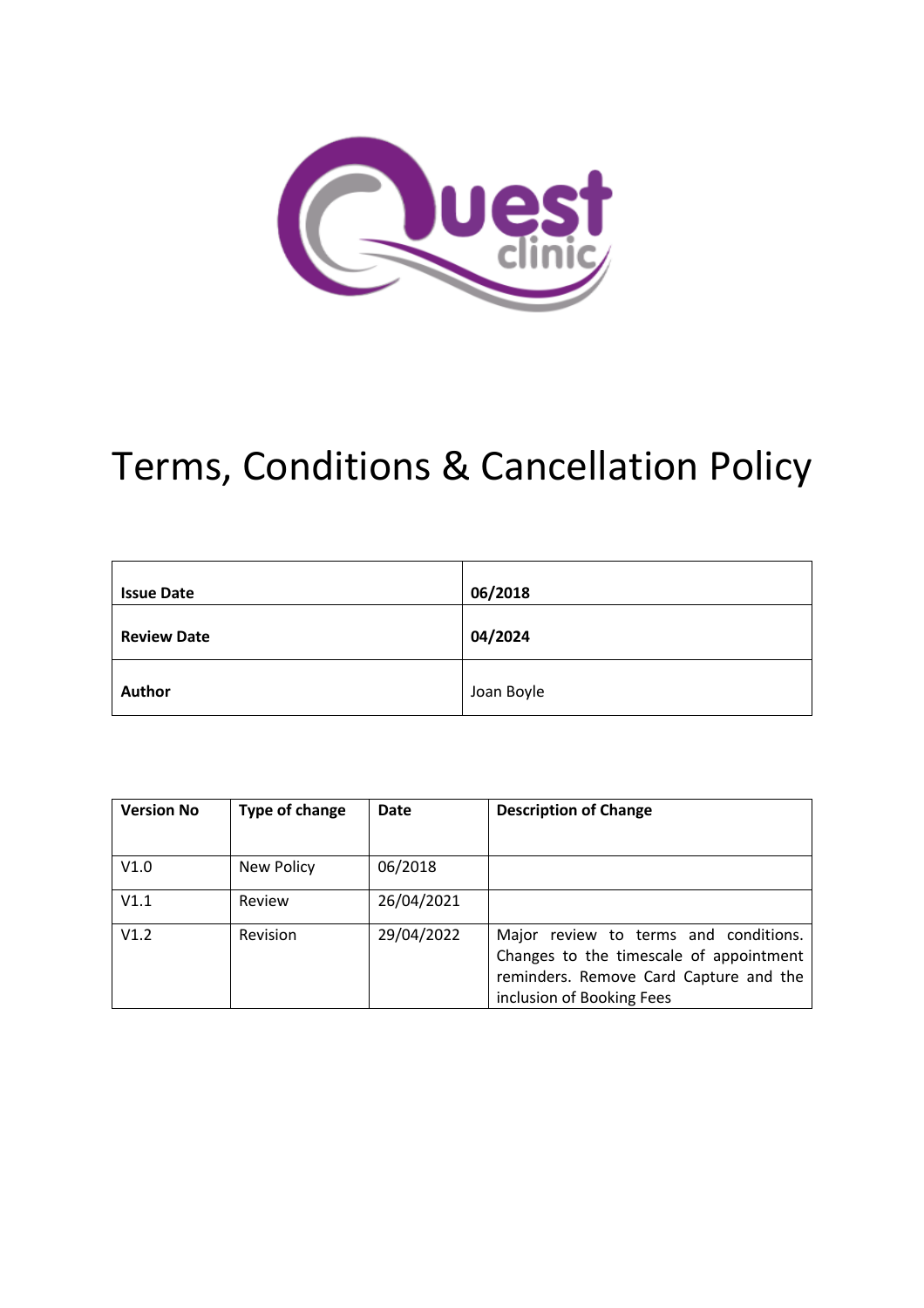

# **TERMS, CONDITIONS & CANCELLATION POLICY**

## **Appointments**

Appointments can be made on our online clinic management system via the 'Book Now' on our Quest Clinic website www.questclinic.co.uk, our Quest Clinic Facebook Page or by calling the clinic on 01292 286833. Please be aware we operate a 2 full working days cancellation policy *(i.e. notification received by 9am).* 

This policy is to confirm your contract with Quest Clinic, your commitment to attending the scheduled appointment and to protect Quest Clinics interests in the event of late cancellations or 'no-shows.'

#### **Electronic Information and Forms**

The clinic is virtually 'paperless.

Appointment notices, confirmations and reminders are automatically sent out by email.

Forms are required for some appointments and procedures. These are emailed to customers in advance to complete and return before attending for their appointment. This ensures your time spent in the clinic is focussed on you rather than completing paperwork. We ask that you look out for the emails and return the forms as soon as possible to avoid any delays at your appointment.

#### **Appointment Reminders**

To help you manage your appointment, an automated booking reminder will be emailed to you 72 hours before your appointment. Please look out for it and respond (even if it's just a 'thumbs-up' icon to confirm your attendance.

We appreciate your time is valuable and we will do our best to respect your time and see you at your appointment time. Equally, we would appreciate that you arrive on time for your appointment as arriving late may impact on the time available to you for your appointment.

#### **Booking Fees**

From 1 May 2022, a Booking Fee will be payable to book appointments with Medical Professionals and some therapists.

The booking fee is credited to your account or transferable when a minimum of 2 full working days' notice is given to change the appointment.

#### **Fees:**

| Appointments with Medical Professionals      | $\overline{\phantom{0}}$ | £50                   |
|----------------------------------------------|--------------------------|-----------------------|
| Review appointments                          | $\overline{\phantom{0}}$ | £20                   |
| Appointments with therapists (if applicable) | $\overline{\phantom{a}}$ | 50% of treatment cost |

#### **Cancellations**

We do our utmost to run an efficient appointment system which means we can minimise wasted treatment time and keep waiting lists down.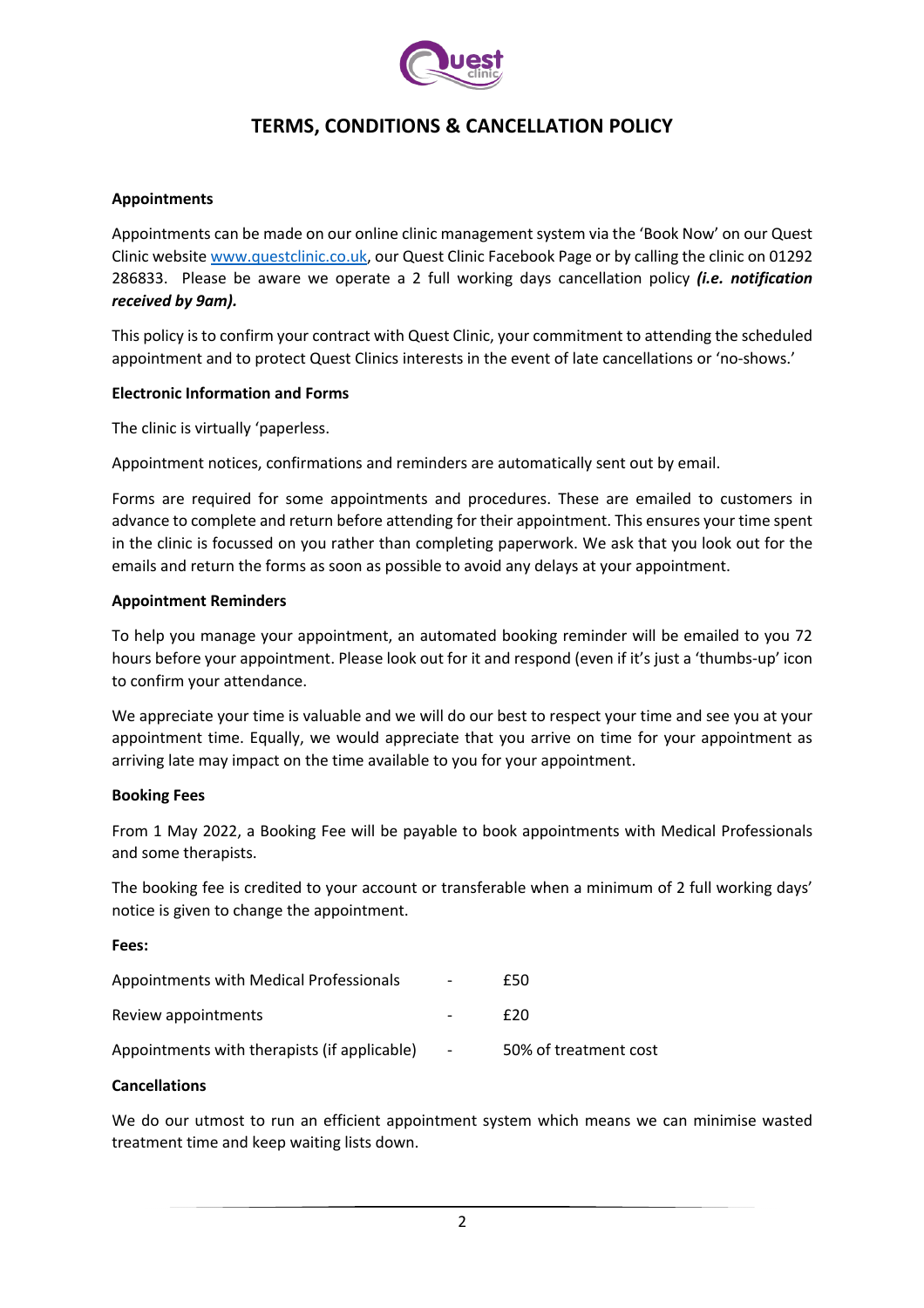

Our practitioners will have set aside time for your care. We understand that appointments may need to be changed and cancelled from time to time and we will work with you if an emergency does arise.

Cancellations at short notice, however, usually means that we are unable to re-allocate the time to other patients.

# **The above fees (or part thereof) will become payable in the event of a cancellation:**

- More than 2 full working days' notice No charge
- Less than 2 full working days' notice 50%
- No-show **-** Full payment

Pre-paid full or part Booking Fee will be credited to the customers' account where applicable according to the above terms.

# **Prices**

Our prices reflect the background and experience of our highly skilled team as well as the quality of our market-leading and scientifically proven products which also have an excellent safety profile and are licenced for use in the UK.

We offer genuine discount packages for multiple treatments however we do not believe in cut-price promotions to secure bookings before adding hidden extras.

The Company reserves the right to change prices at any time without notice. Some package prices are subject to consultation and may vary depending on the individual's requirements.

Any price quoted in your consultation will then take precedence over prices that may be quoted on this website or elsewhere.

See website pages for current treatment prices.

# **Treatment Prices Include (as applicable)**

- Consultation and procedure fee
- Products used during the treatment
- Anaesthetic, dressings as needed

#### **Fees Exclude (as appropriate)**

- Consultations and treatment of medical conditions that may arise that are not related to your agreed procedure either before or after treatment.
- The correction of previous procedures or treatments not performed by Quest Clinic nurses or doctors
- Additional treatments that are deemed above and beyond what was discussed at the initial consultation and price structure.
- Additional prescriptions for pharmacy related medication.

#### **Payment Terms**

We accept cash and all major credit cards – please note we do not accept AMEX cards.

We no longer accept cheques.

A Booking Fee (where applicable) is payable in advance and will be charged at the time of booking.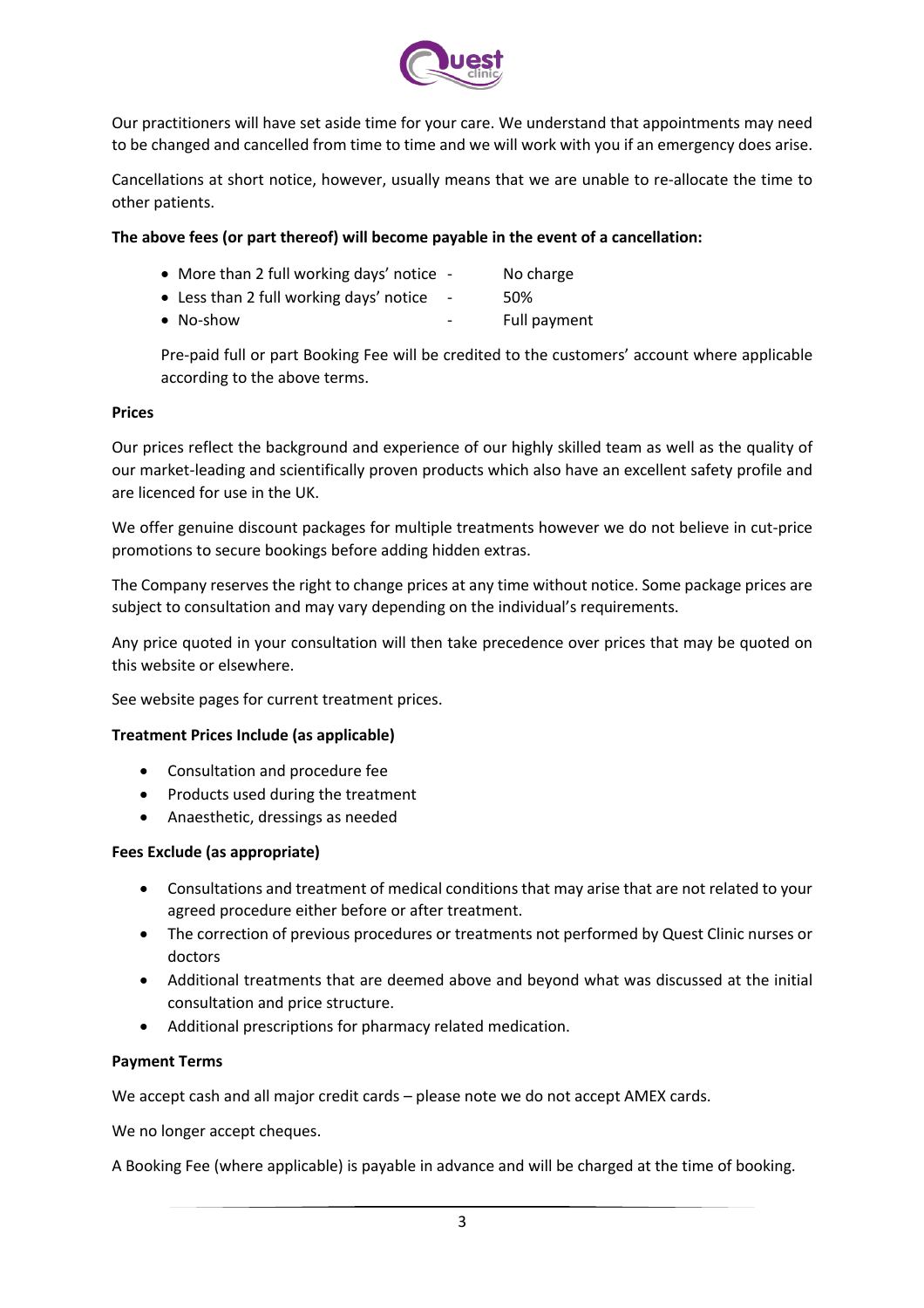

Payment (or the remainder of the payment) for treatments must be made either in advance or at the time of the procedure unless payment terms have been agreed in advance.

# **Healthcare Team / Practitioners**

Quest Clinic provides the facilities to your consultant / doctor / nurse / therapist. They are not employed by Quest Clinic, and he/she is an independent contractor.

All practitioners have their own independent indemnity policies. Quest Clinic also has medical indemnity.

You must answer any questions put to you by the clinical staff truthfully, completely and accurately and provide any information which may affect your initial consultation, treatment or recovery.

Only once you have been assessed can we give you a full recommendation on what is your best treatment option. Occasionally that may mean a referral to another specialist.

#### **Personal Details**

You agree that Quest Clinic can use your personal details for the purposes of providing you with medical, surgical, non-surgical, aesthetic, therapeutic and beauty services as well as providing preand post-treatment advice for you.

This information may be provided to other clinical organisations and individuals (including your GP, the consultant, clinical staff and the hospital) for the same purposes but only in connection with ongoing medical care.

We may also use your contact details to provide you with occasional information about other services we provide or may provide in the future. If you do not wish to receive this information, please tell us. If you do not tell us, we will assume you are happy to receive this information.

#### **Refusal of Treatments**

There may be reasons that a practitioner may consider that a treatment is not a suitable option for an individual and Quest Clinic has a strict patient-selection criteria to ensure patients are medically and psychologically fit to undergo a particular treatment. It is therefore possible that we advise, in your best interests, that treatment is not appropriate. We will also not proceed with a procedure if we feel that your expectations exceed the results achievable from such treatment.

Please note that we do not provide treatments for anyone aged under 18 years (16 years for skin problems).

#### **Disclaimer (Skin Lesion Treatment and Removal)**

Our aim is to provide a first-class service however we cannot guarantee that treatment is possible in some cases until the skin lesion, mole or cyst or reason for your seeking treatment has been seen by your doctor or other appropriate medical professional; whose individual advice takes precedence over any previous information given.

#### **Refunds for Treatments**

Please let us know if you are unhappy with any aspect of your treatment as soon as possible and we will work with you to resolve any issues. We are unable to offer refunds on services/treatments carried out unless there was negligence.